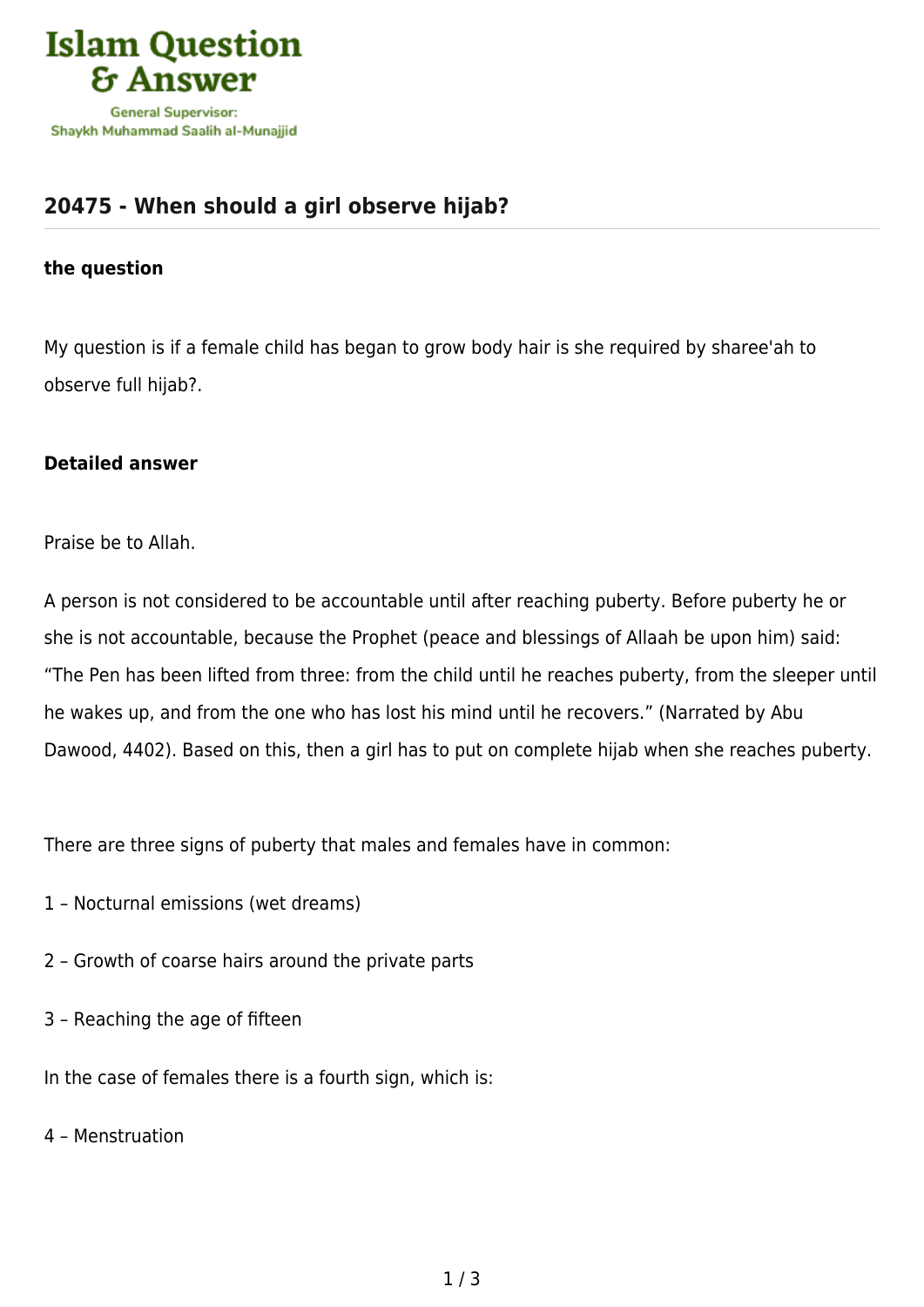

If one of these signs of puberty appears in a girl, then she is obliged to do all the obligatory duties and to avoid all haraam things. One of the obligatory duties is wearing hijab.

But the parent or guardian of a girl has to make her get used to doing the obligatory duties and avoiding haraam things before puberty, so that she will grow up with that and it will not be too hard for her to adhere to that after she reaches puberty. This is one of the basic principles of child rearing that are established in sharee'ah.

The Prophet (peace and blessings of Allaah be upon him) said: "Train your children to pray when they are seven years old, and smack them if they do not do so when they are ten, and separate them in their beds."

Narrated by Abu Dawood, 495; Ahmad, 2/187, from the hadeeth of 'Amr ibn Shu'ayb, narrated from his father from his grandfather.

Something similar was mentioned in the hadeeth of Saburah ibn Ma'bad which was narrated by Abu Dawood (494) and al-Tirmidhi (407). He said, it is hasan saheeh. The hadeeth was classed as saheeh by al-Albaani in al-Irwa', 247.

Al-Bukhaari (1960) and Muslim (91136) narrated in their saheehs from al-Rubayyi' bint Mu'awwidh the hadeeth concerning the fast of 'Ashoora and when it was enjoined on the Muslims. In this hadeeth it says: "And after that we used to fast it – meaning 'Ashoora – and make our small children fast, and we would go to the mosque and make them toys out of wool, and if one of them cried for food we would give them that toy (to play with) until iftaar."

According to a report narrated by Muslim: If they asked us for food, we would give them the toy to distract them until they completed their fast.

Al-Nawawi said in Sharh Saheeh Muslim (8/14): This hadeeth describes training children to do acts of obedience and making them get used to doing acts of worship, but they were not accountable.